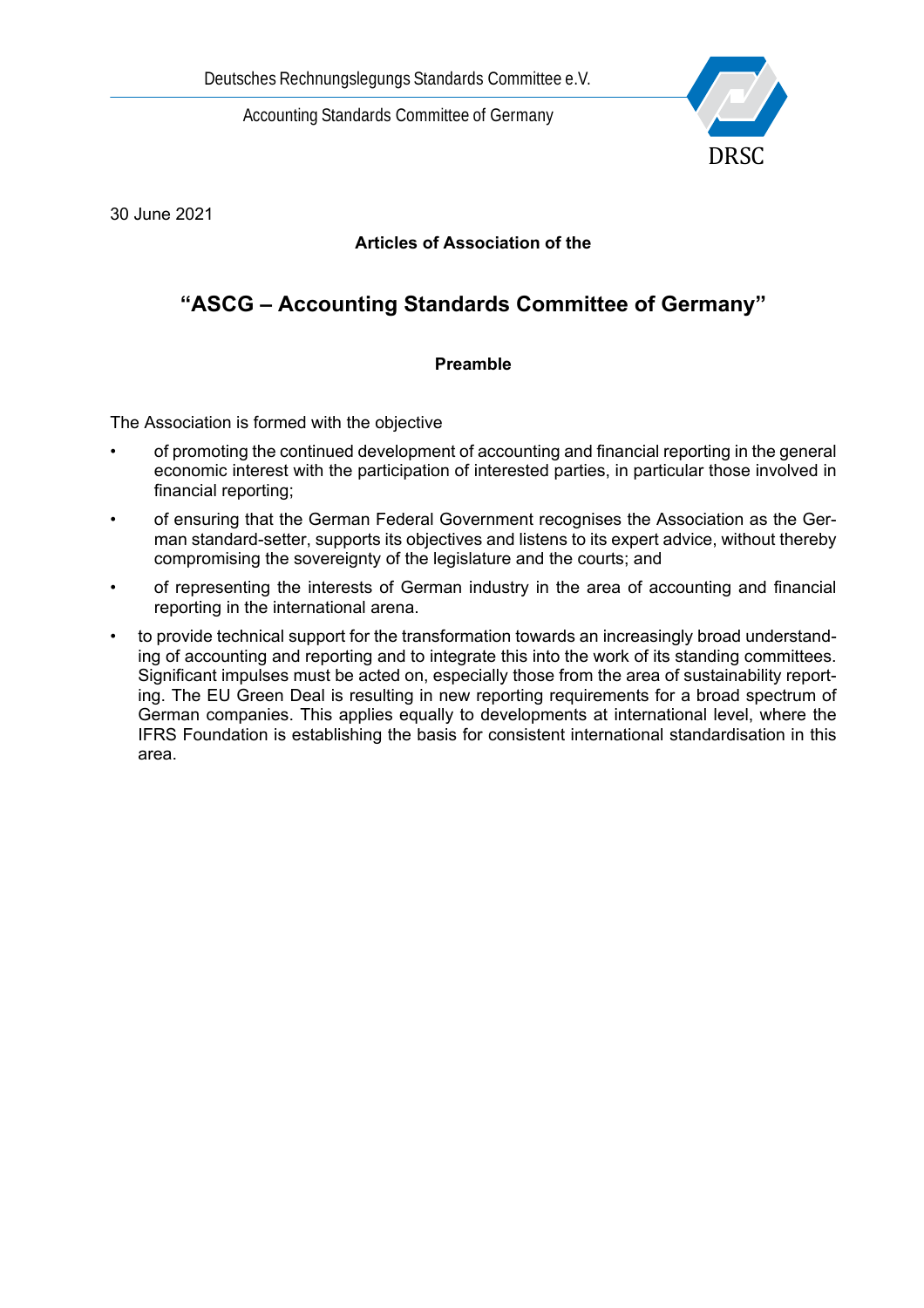

# **Part 1: Basic Information**

#### **Article 1 Name and Domicile**

(1) The original German name of the Association is

#### **DRSC – Deutsches Rechnungslegungs Standards Committee**

Following registration in the Register of Associations, its name also contains the suffix "eingetragener Verein" (registered association), abbreviated to "e.V.".

- (2) The Association is also known internationally by its English name "ASCG Accounting Standards Committee of Germany".
- (3) The Association is domiciled in Berlin.

### **Article 2 Objectives**

- (1) The objectives of the Association are, in the general economic interest,
	- a) to develop recommendations for the application of principles for consolidated financial reporting;
	- b) to provide advice on planned legislation on accounting regulations at national and EU level;
	- c) to represent the Federal Republic of Germany in international accounting and financial reporting bodies;
	- d) to develop Interpretations of the international accounting standards within the meaning of section 315e(1) of the Handelsgesetzbuch (HGB – German Commercial Code);
	- e) to enhance the quality of accounting and financial reporting;
	- f) to promote research and education in the above-mentioned areas.
- (2) The Association serves the aims of its members under the Articles of Association within the framework of its own objectives. It fulfils its objectives as a professional association for its members.
- (3) The Association acts in a non-profit capacity. The generation of profit is not its primary objective. It may only use revenue from the exploitation of its work for the objectives set out in the Articles of Association.
- (4) The Association may establish business operations to implement and promote its objectives under the Articles of Association. It may also take out memberships and acquire equity investments.

#### **Article 3 Financial Year**

The financial year is the calendar year.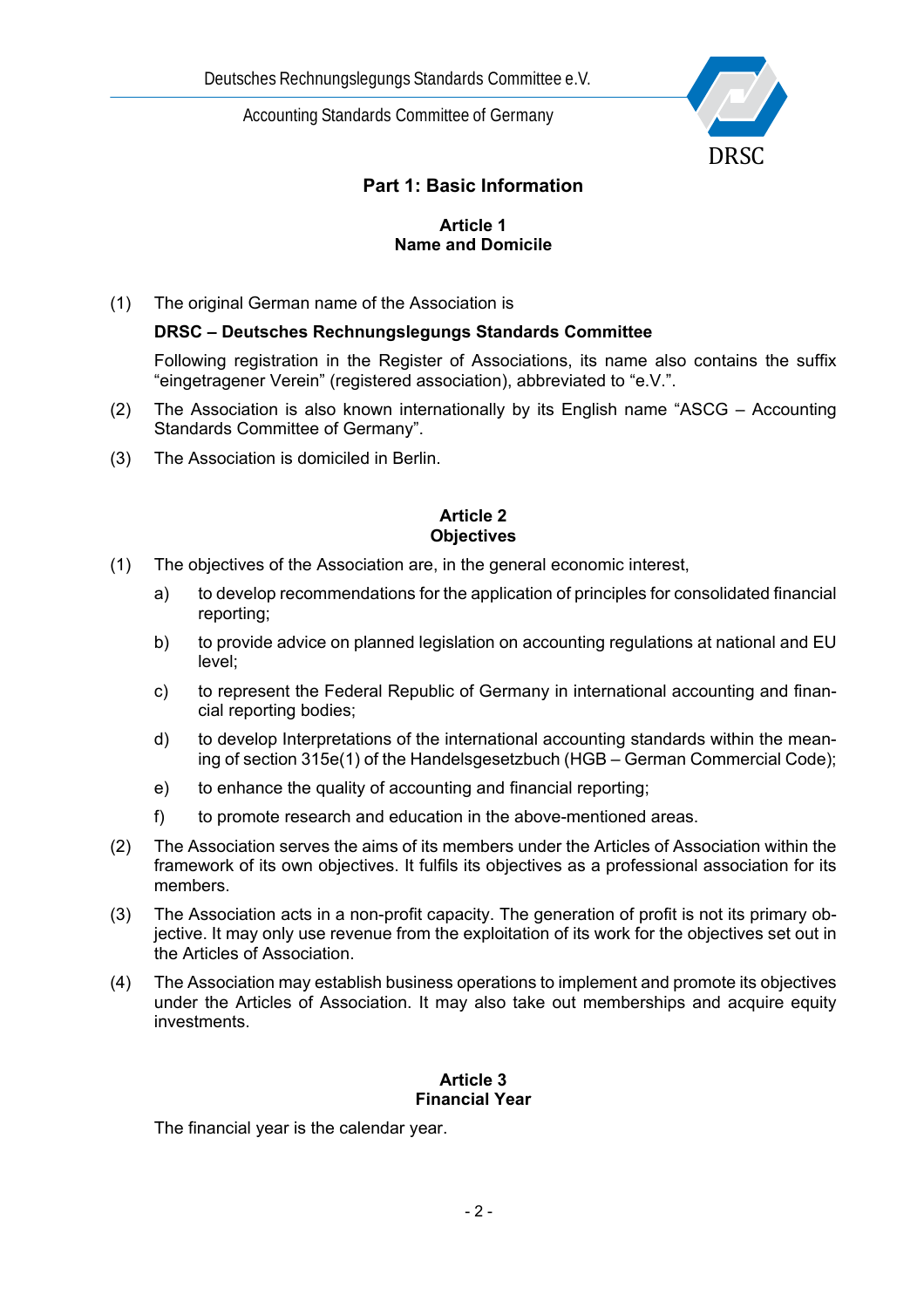

#### **Article 4 Membership**

- (1) All legal persons and all associations of persons that are subject to the statutory duty to prepare financial statements or that are involved in accounting and financial reporting may become a member of the Association. Because the membership structure is designed to represent the different interests of the parties involved in accounting and financial reporting in the general economic interest, each member is allocated to one of the following segments:
	- publicly traded industrial companies and associations (Segment "A");
	- non-publicly traded industrial companies and associations (Segment "B");
	- banks and associations (Segment "C");
	- insurance undertakings and associations (Segment "D");
	- the accounting and auditing profession and associations (Segment "E").

Industrial companies in the sense referred to above include companies active in the retail and wholesale sectors, the provision of services etc.

- (2) Membership is acquired through written application (citing the segment to which the applicant is to be allocated) and its acceptance by the Administrative Board. In justified circumstances, the Administrative Board may allocate the applicant to another segment after a hearing. It may delegate the decision on the acceptance of the membership application to the Executive Committee. There is no entitlement to membership or to allocation to a particular segment.
- (3) Membership is terminated by resignation or expulsion. Membership may only be resigned in writing giving six months' notice to the end of a financial year.
- (4) A member may only be expelled for cause. Expulsion is resolved by way of a vote by the General Assembly with a majority of three-quarters of the members present. The Executive Committee shall be given an opportunity to make a statement prior to this.
- (5) Termination of membership does not affect the obligation to pay the membership fee determined for the current financial year. Members leaving the Association shall have no claim on its assets.

#### **Article 5 Membership Fees**

- (1) The Association levies annual fees from its members.
- (2) The annual fees are determined by the General Assembly.
- (3) The annual fees are payable as at 30 April of each financial year unless the Executive Committee determines a later payment date. New members are required to pay the pro rata annual fee within one month of becoming a member.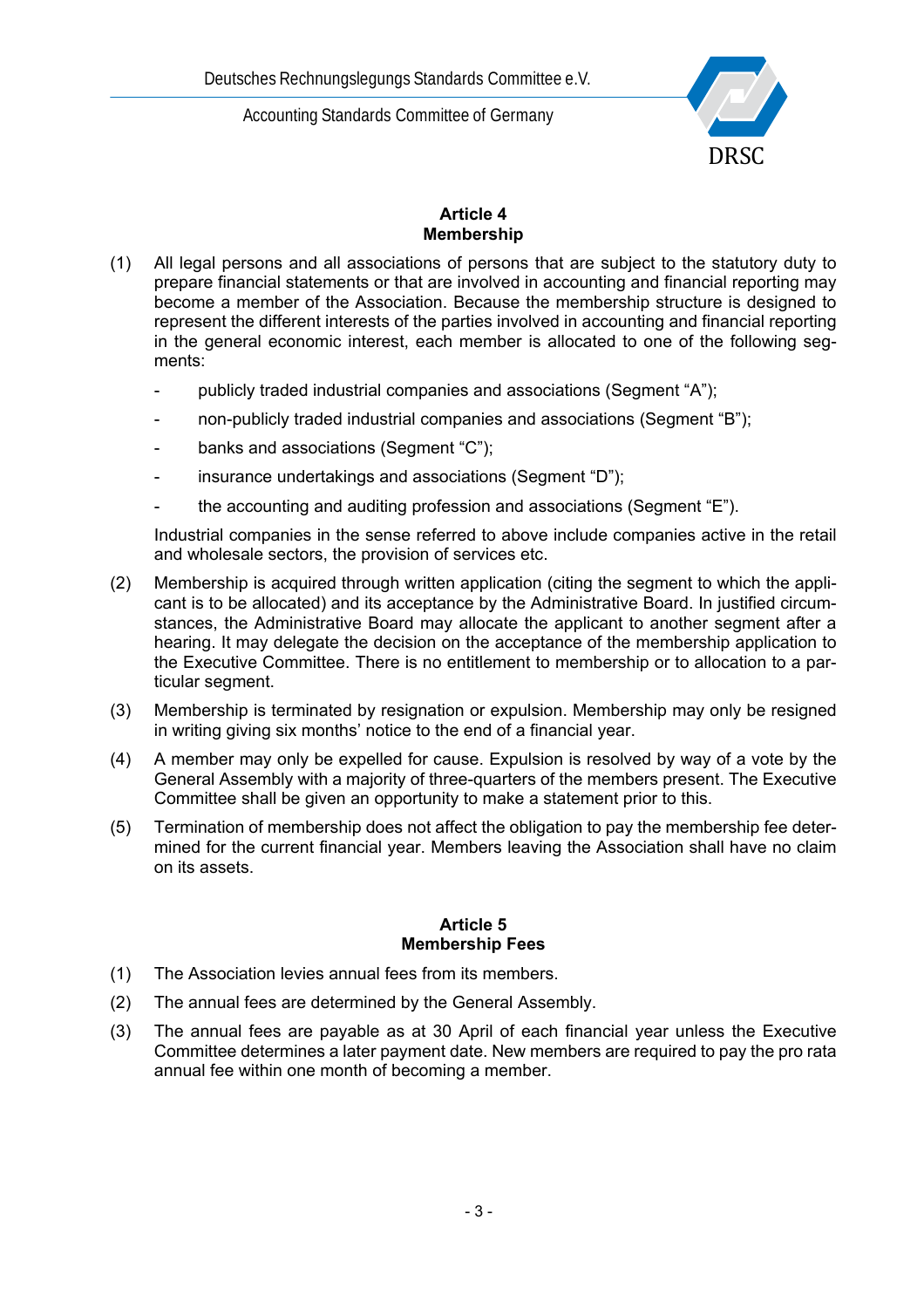

# **Article 6 Governing Bodies and Standing Committees**

- (1) The governing bodies of the association are
	- a) the General Assembly,
	- b) the Administrative Board,
	- c) the Nomination Committee and
	- d) the Executive Committee (legal representatives in accordance with section 26 of the Bürgerliches Gesetzbuch (BGB – German Civil Code)).
- (2) The standing committees of the Association are
	- a) the technical committees, as accounting and reporting bodies (Financial Reporting Technical Committee and Sustainability Reporting Technical Committee) and
	- b) the Academic Advisory Board.
- (3) The members or their legal representatives can be represented at the General Assembly by authorised representatives, who should be accountants. Accountants are defined as natural persons suitably qualified to keep or prepare the commercial accounts or other documents set out in section 257(1) no. 1 of the HGB for corporations or other entities, either as employees or as self-employed members of the professions, or who are active in the field of accounting and financial reporting in an auditing, advisory, teaching, supervisory, or analytical capacity as Wirtschaftsprüfer (German public auditors), university lecturers and professors, vereidigte Buchprüfer (German sworn auditors), tax advisers, lawyers, or other persons with comparable qualifications.
- (4) Only natural persons who are accountants within the meaning of section (3) sentence 2 above can be elected to the other governing bodies and standing committees of the Association.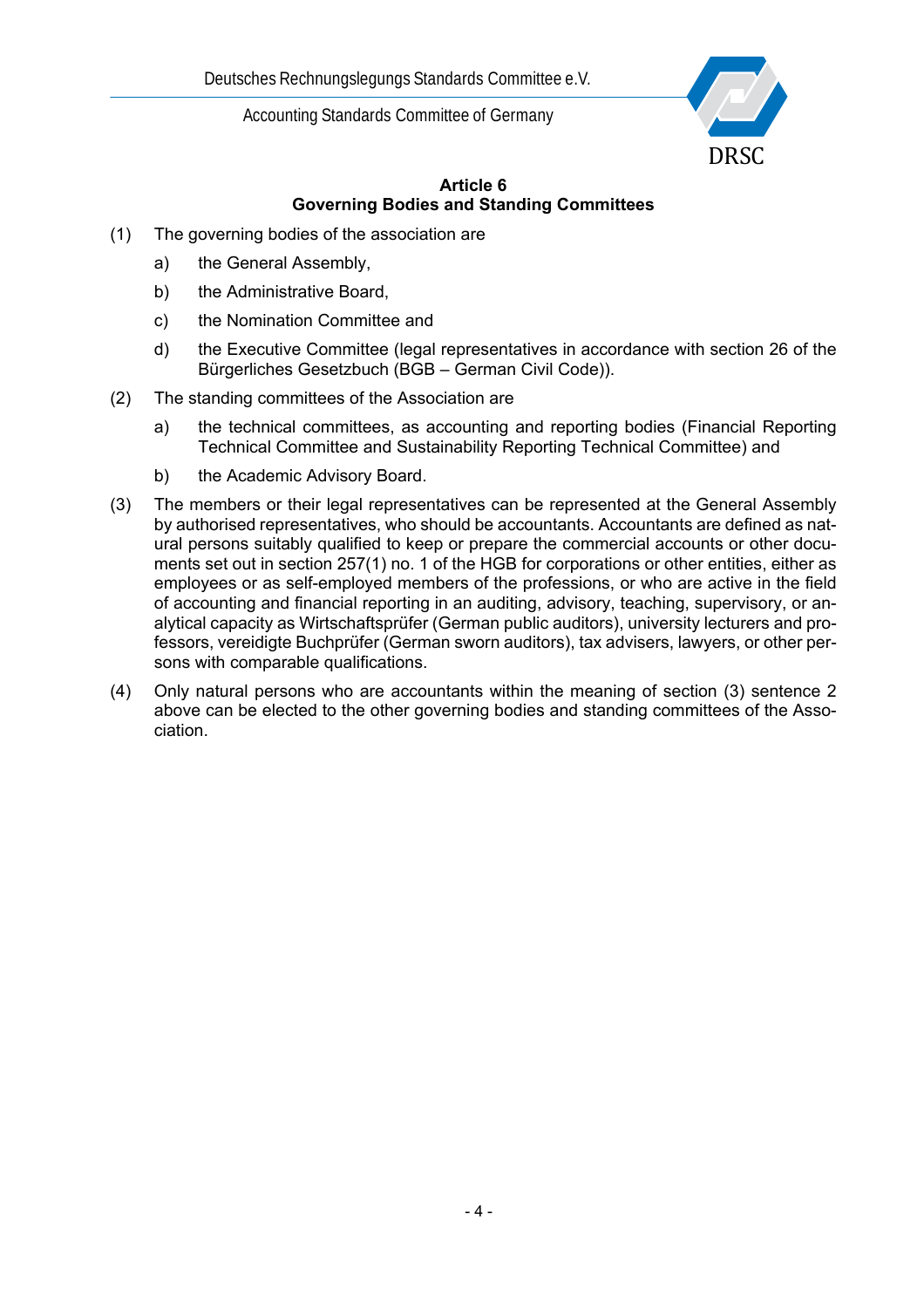

# **Part 2: General Assembly**

#### **Article 7 Convening the General Assembly**

- (1) The members shall be invited to attend the Annual General Assembly once a year in Berlin or another major German city. The General Assembly is convened in writing or by e-mail by the Chair or the Deputy Chair of the Administrative Board with three weeks' notice, giving the agenda for the General Assembly. Motions to supplement or amend the agenda should be notified to the Chair or Deputy Chair of the Administrative Board with sufficient notice that they can be announced to the members at least one week before the date of the General Assembly.
- (2) An Extraordinary General Assembly shall be convened if this is dictated by the interests of the Association or required in writing by one-tenth of the members, giving the purpose and reasons. Section (1) above shall apply mutatis mutandis.

#### **Article 8 Chair, Resolutions**

- (1) The General Assembly is chaired by the Chair of the Administrative Board or, if the Chair is prevented from attending, by the Deputy Chair.
- (2) Each member is entitled to one vote. Proxies may be issued. A member may not represent more than five other members.
- (3) The General Assembly is quorate if at least 25% of the members are present or represented. If this figure is not reached, the Administrative Board is required to convene a second General Assembly within three weeks; this second General Assembly shall be quorate irrespective of the number of members present or represented; attention shall be drawn to this fact in the invitation.
- (4) The General Assembly adopts resolutions by a simple majority of the members present or represented. Resolutions to amend the Articles of Association or to dissolve the Association require a three-quarters majority of the members present.
- (5) Written minutes of the General Assembly shall be prepared and signed by the Chair of the General Assembly and the keeper of the minutes. The place and time of the General Assembly and the results of any votes shall be minuted.
- (6) The General Assembly may resolve to supplement the agenda announced with the notice convening the General Assembly.
- (7) The General Assembly is not public. The Chair of the General Assembly may admit guests.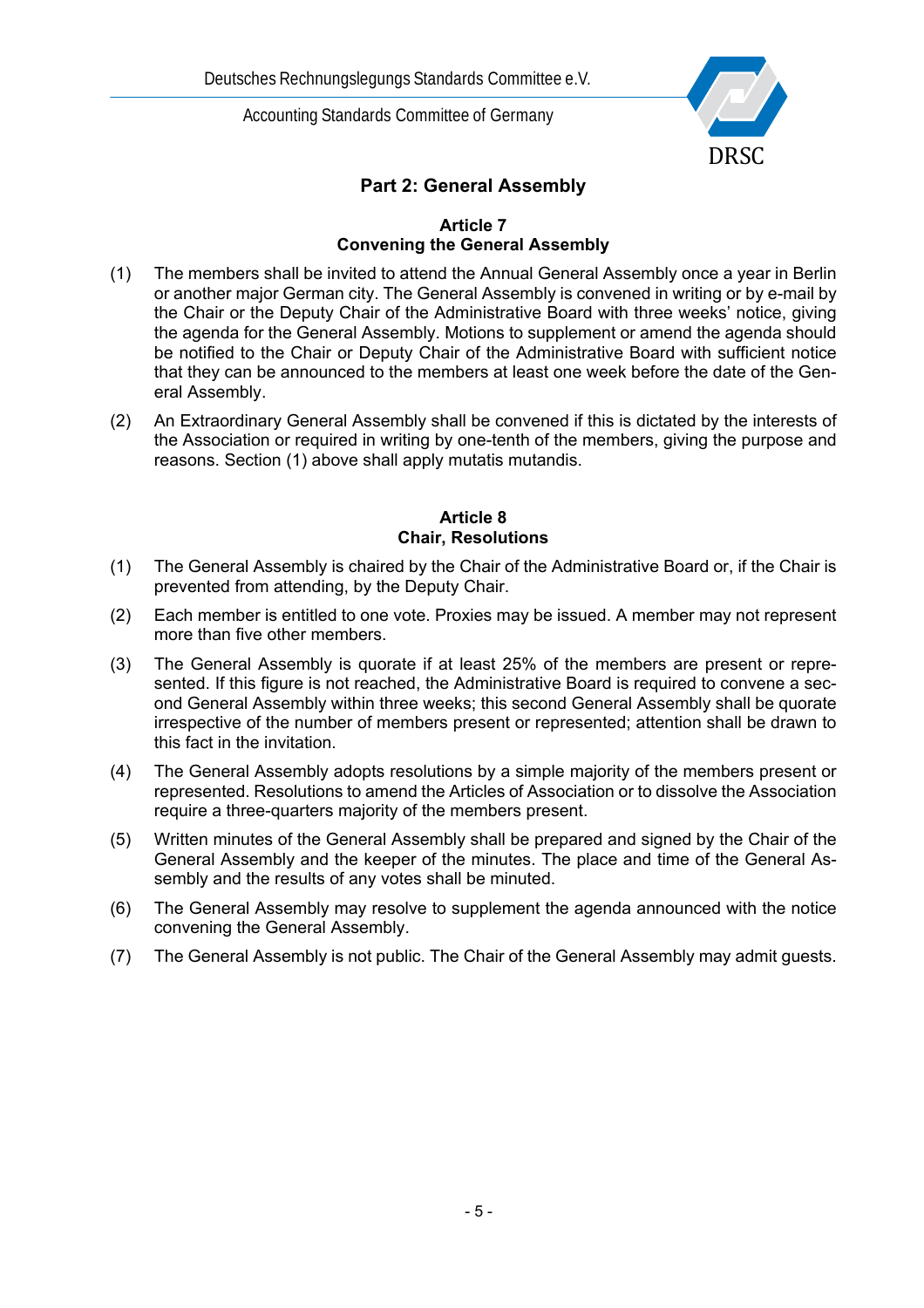

# **Article 9 Responsibilities**

- (1) The General Assembly is responsible for electing, dismissing and approving the actions of the members of
	- a) the Administrative Board and
	- b) the Nomination Committee.
- (2) The General Assembly is also responsible for determining the amount of the annual fee, the business plan, adopting the annual financial statements and electing the auditor, as well as for all material business management measures.
- (3) In addition, the General Assembly is responsible for amending and supplementing these Articles of Association and for dissolving the Association and appropriating its assets (Article 26).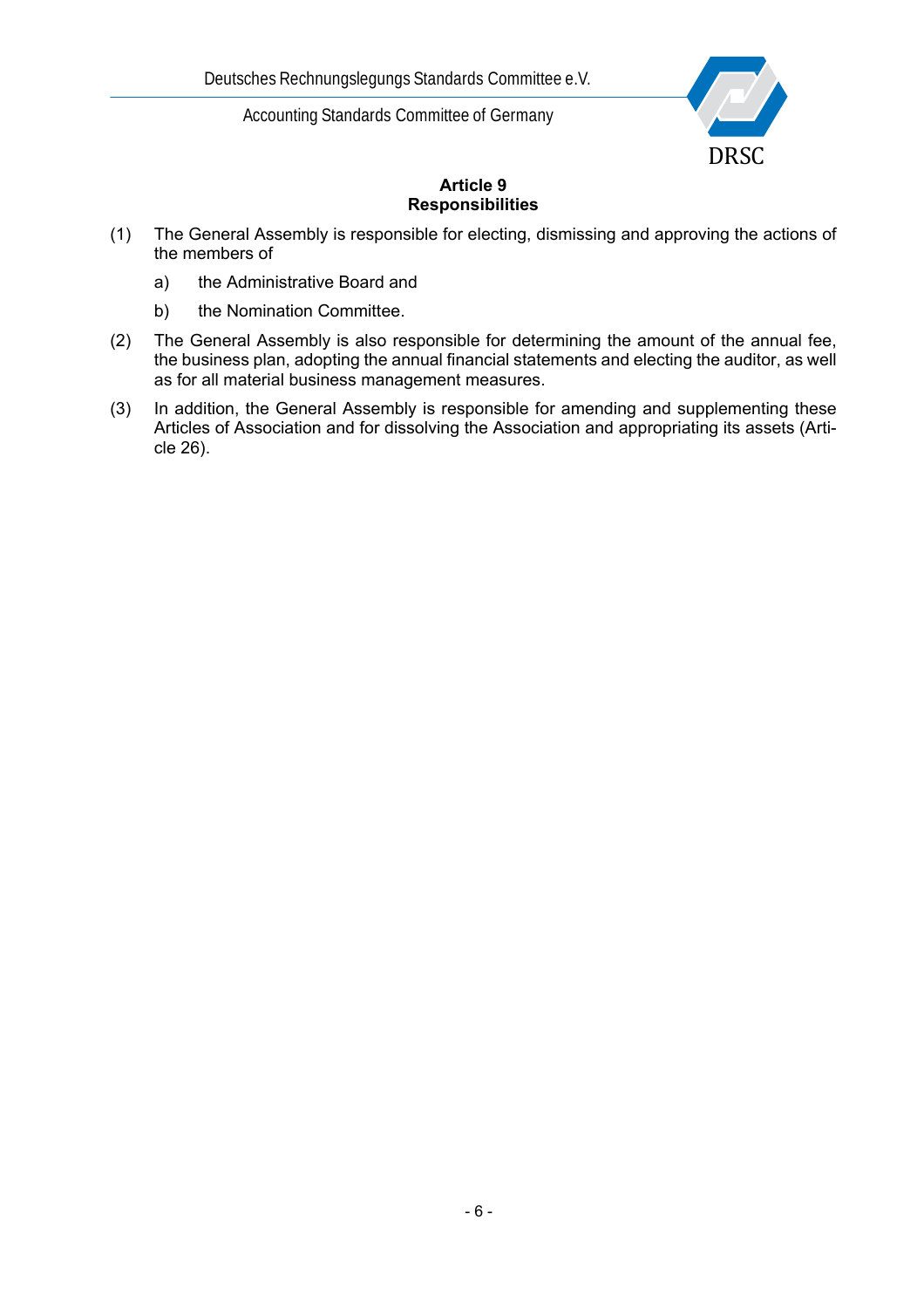

# **Part 3: Administrative Board**

### **Article 10 Members**

- (1) The Administrative Board has 20 members who are elected by the General Assembly for a three-year term of office in accordance with section (2) below. The General Assembly may only elect natural persons to the Administrative Board who have already been proposed by the members of the segments (Article 4(1)). The proposals by a segment require a simple majority of the members of that segment.
- (2) The members of the Administrative Board are elected by segment. The ten persons proposed who receive the most votes in the General Assembly are elected from the persons proposed by Segment A. The same applies to Segments B and D, except that in these cases the two persons who receive the most votes in the General Assembly are elected, and to Segments C and E, except that in these cases the three persons who receive the most votes in the General Assembly are elected.
- (3) The number of members of the Administrative Board and of the persons proposed by the individual segments in accordance with sections (1) and (2) above are based on the Association's current membership and fee structure. If material changes occur in this structure, sections (1) and (2) above shall be modified to reflect these changes.
- (4) The members of the Administrative Board act in an honorary capacity.
- (5) Members of the Administrative Board may only be dismissed for cause by a resolution of the General Assembly adopted by a three-quarters majority of the members present.
- (6) If a member of the Administrative Board leaves the Administrative Board before the end of their term of office, their voting rights shall accrue to the oldest member belonging to the segment of the former member until a replacement member has been elected. A replacement member shall be elected for the remaining term of office of the former member by the next regular General Assembly in accordance with section (2) above.

#### **Article 11 Responsibilities**

- (1) The Administrative Board defines the principles and guidelines for the work of the Association, and in particular of the technical committees and the Executive Committee, taking the general economic interest into account. Corresponding resolutions require a three-quarters majority of its members.
- (2) The members of the technical committees are also elected by a majority of three-quarters of the members of the Administrative Board. The Administrative Board may advise the technical committees, but is not entitled to issue instructions to them. The technical committees and their members are independent.
- (3) The Administrative Board appoints, advises and supervises the Executive Committee. It can resolve that the Executive Committee may only conduct certain types of transactions with the approval of the Administrative Board.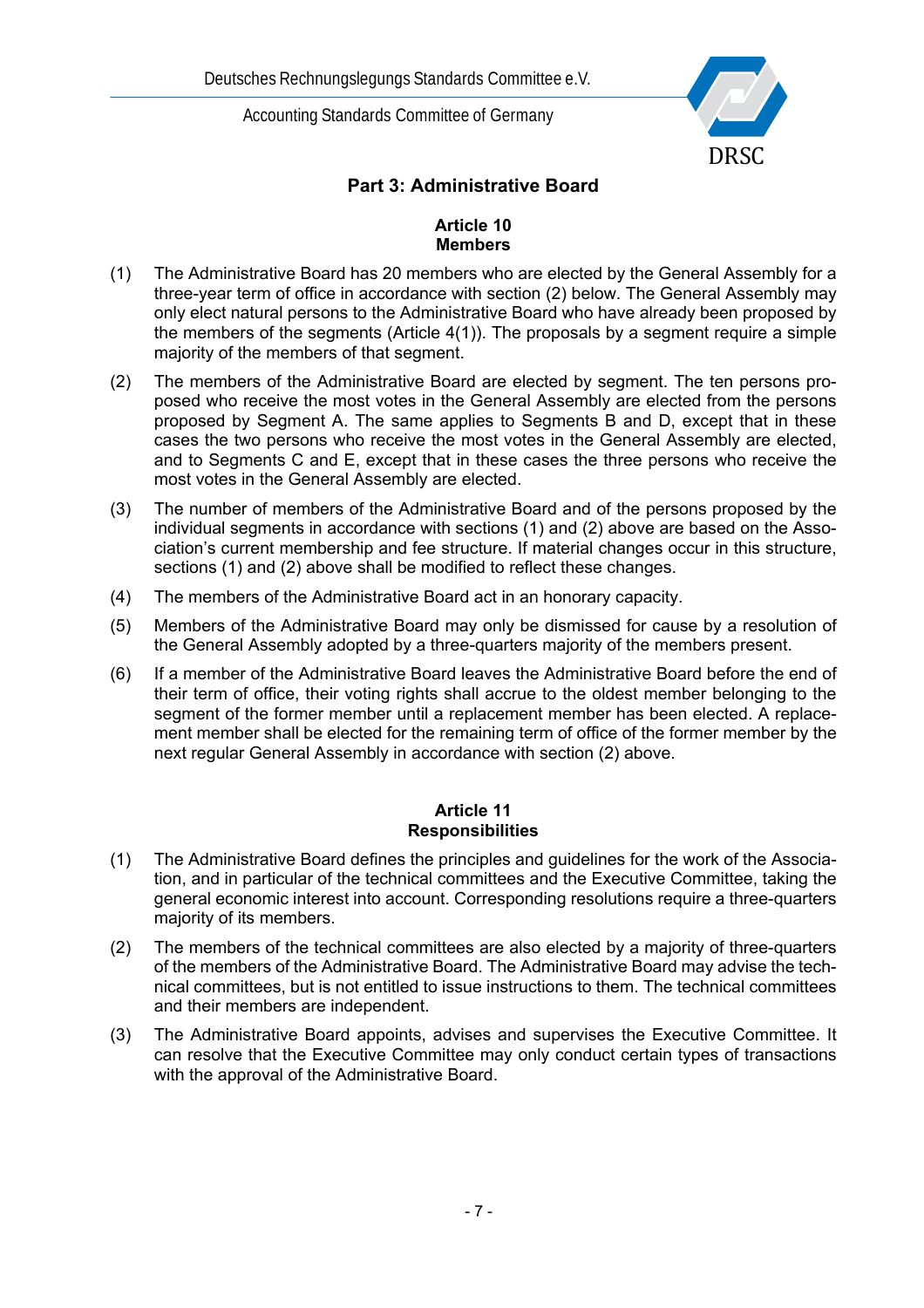

# **Article 12 Internal Organisation**

- (1) The Administrative Board elects from among its members a Chair, a Deputy Chair and a Treasurer.
- (2) The Administrative Board should hold at least three meetings a year. Meetings can be held physically, by telephone or by using electronic media (e.g. video conferencing) or any combination of these. The meetings are convened, prepared and chaired by the Chair of the Administrative Board or, if the Chair is prevented from attending, by the Deputy Chair. The Administrative Board is quorate if half of its members are present or represented by other members of the Administrative Board. Minutes of the meetings shall be prepared.
- (3) Resolutions by the Administrative Board require a simple majority of the votes cast by the members present unless stipulated otherwise by law or these Articles of Association. Absent members can participate in resolutions by casting their votes in text form (in writing or by using electronic media, e.g. e-mail or messaging clients).
- (4) The Federal Ministry of Justice and for Consumer Protection is entitled to attend the meetings of the Administrative Board, but does not have a right to vote.
- (5) Further details are set out in the Rules of Procedure of the Administrative Board.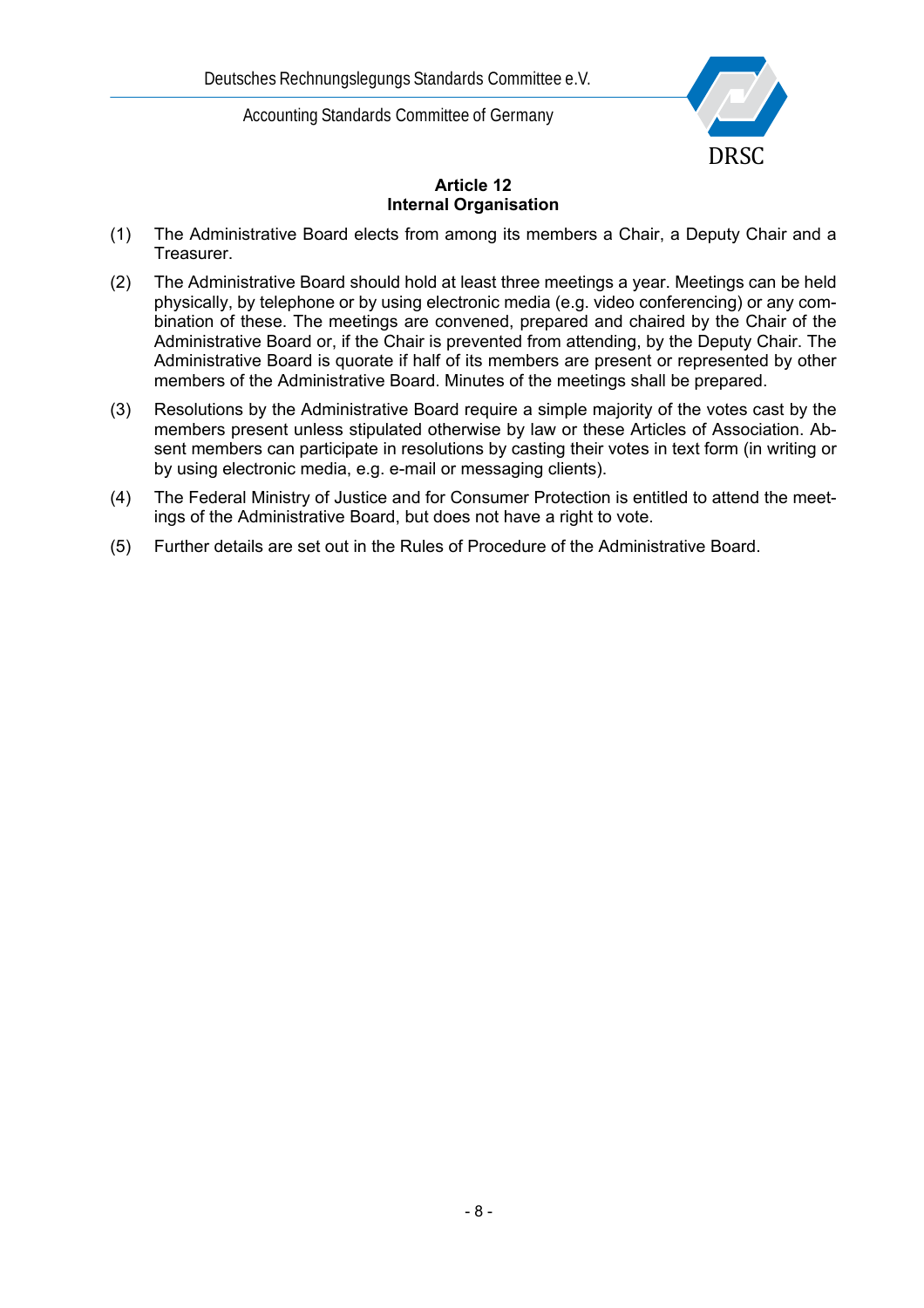

# **Part 4: Nomination Committee**

### **Article 13 Members**

- (1) The Nomination Committee comprises nine members who are elected by the General Assembly. It has at least one representative of each segment (Article 4(1)), provided that at least one member is allocated to each segment. The members are elected by the General Assembly for a three-year term of office. As a whole, the members should reflect the wide range of professional backgrounds associated with the concept of accounting and reporting.
- (2) The members of the Nomination Committee act in an honorary capacity. They are entitled to reimbursement of their out-of-pocket expenses.
- (3) Members of the Nomination Committee may only be dismissed for cause by a resolution of the General Assembly adopted by a three-quarters majority of the members present.
- (4) If a member of the Nomination Committee leaves the Nomination Committee before the end of their term of office, their voting rights shall accrue to the oldest member of the Nomination Committee until a replacement member has been elected. A replacement member shall be elected for the remaining term of office of the former member by the next regular General Assembly in accordance with section (1) above.

### **Article 14 Responsibilities**

- (1) The Nomination Committee submits proposals to the Administrative Board for the election of the members of the Executive Committee and the technical committees.
- (2) The Nomination Committee's proposals are binding for the Administrative Board in the sense that only persons proposed by the Nomination Committee may be elected.

### **Article 15 Internal Organisation**

- (1) The Nomination Committee elects from among its members a Chair and a Deputy Chair. The Chair, and in the event that the Chair is prevented from attending, the Deputy Chair, prepares and chairs the meetings of the Nomination Committee.
- (2) Resolutions by the Nomination Committee require a simple majority of its members.
- (3) Further details are set out in the Rules of Procedure adopted by the Nomination Committee with the approval of the General Assembly.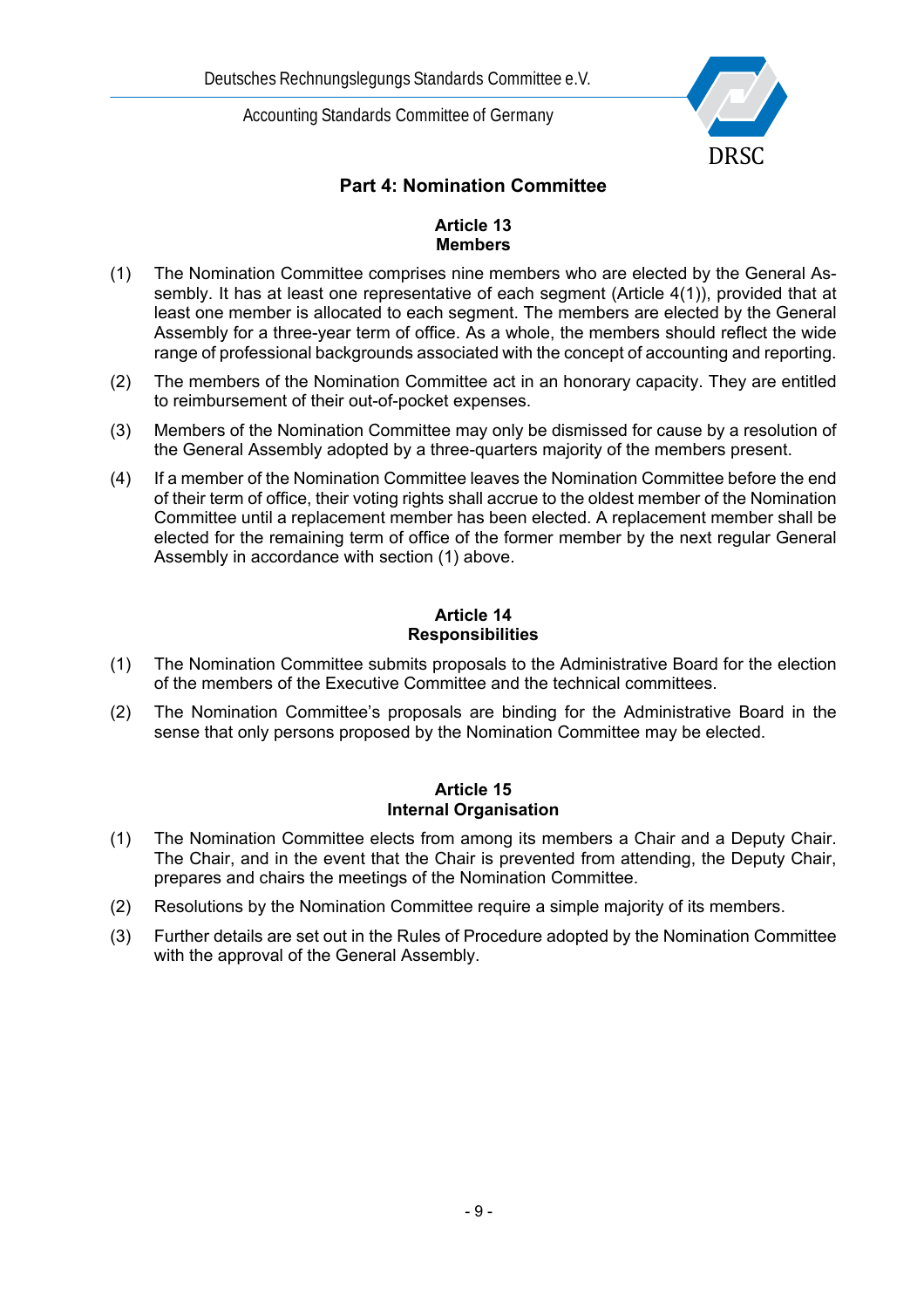

# **Part 5: Executive Committee**

### **Article 16 Members**

- (1) The Executive Committee comprises the President. The Administrative Board may also appoint a Vice-President. The members of the Executive Committee are elected by the Administrative Board for three years at the proposal of the Nomination Committee. They may be re-elected.
- (2) The members of the Executive Committee work for the Association on a full-time basis. They are entitled to appropriate remuneration and to reimbursement of their out-of-pocket expenses. Further details are determined by the Administrative Board.
- (3) The Members of the Executive Committee may only be dismissed for cause by a resolution of the Administrative Board adopted by a three-quarters majority of its members.
- (4) At the proposal of the Executive Committee, the Administrative Board may also appoint an Executive Director, who is a special representative in accordance with section 30 of the BGB. An Executive Director shall be appointed if the Executive Committee consists only of the President. The function of the Executive Director is to support the President in managing the business of the Association.

### **Article 17 Responsibilities**

- (1) The Executive Committee manages the business of the Association. It chairs the technical committees and also chairs the Academic Advisory Board by prior arrangement. It represents the Association and the technical committees and their work externally.
- (2) The members of the Executive Committee are the legal representatives of the Association in accordance with section 26 of the BGB. They each individually represent the Association in and out of court.
- (3) The Executive Committee is also responsible for
	- a) publishing the Association's annual report;
	- b) preparing the business plan (budget); and
	- c) preparing the annual financial statements.

#### **Article 18 Internal Organisation**

- (1) The members of the Executive Committee work together in an atmosphere of mutual trust and coordinate their activities. They report regularly to the Administrative Board on the course of business and on all material issues relating to the Association.
- (2) The Executive Committee adopts Rules of Procedure with the approval of the Administrative Board. These Rules of Procedure shall also govern the scope of duties of the Executive **Director**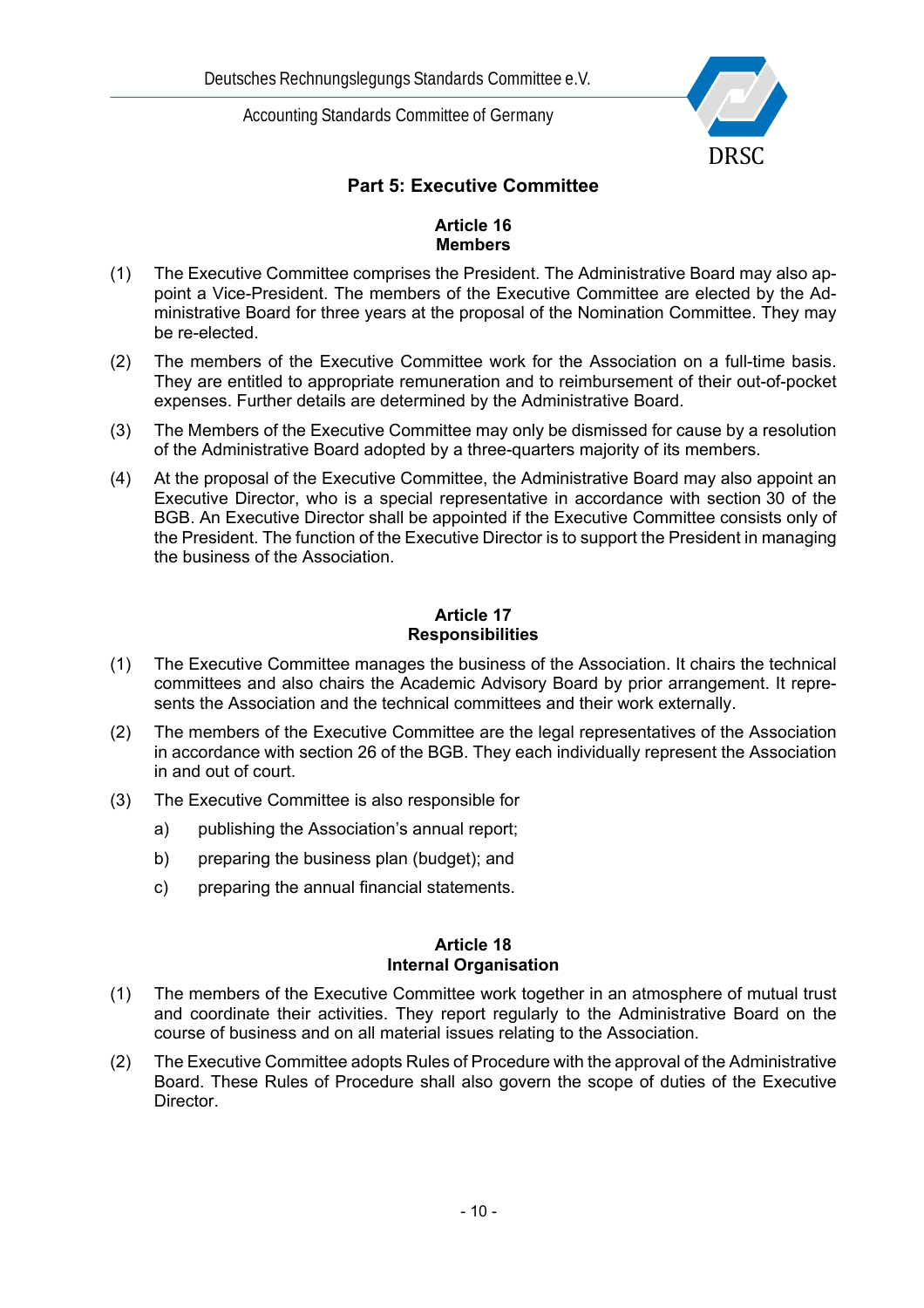

# **Part 6: Technical Committees and Other Standing Committees**

### **Article 19 Members**

- (1) The technical committees are each composed of eleven members, who are elected by the Administrative Board for a three- to five-year term of office at the proposal of the Nomination Committee. The election should reflect the duties of the technical committee concerned. Care must be taken to safeguard the interests of preparers, auditors and users of financial reporting. Only persons with particular specialist expertise and experience in the field of accounting and financial reporting may be members of a technical committee.
- (2) The members of the technical committees conduct their activities independently in line with the principles and guidelines laid down by the Administrative Board. They are not subject to the instructions of the Administrative Board, the Executive Committee, the General Assembly, or third parties. They may only be dismissed for cause by a resolution of the Administrative Board adopted by a three-quarters majority of its members.
- (3) The members of the technical committees act in an honorary capacity. They are entitled to reimbursement of their out-of-pocket expenses.
- (4) The Federal Ministry of Justice and for Consumer Protection is entitled to attend the meetings of the technical committees, but does not have a right to vote.

### **Article 20 Duties and Responsibilities**

- (1) The technical committees are responsible for elaborating
	- a) accounting standards within the meaning of section 342 of the HGB,
	- b) interpretations of the international accounting standards within the meaning of section 315e of the HGB,
	- c) comment letters to national and international bodies on accounting and financial reporting issues,
	- d) discussion papers, other comment letters and publications.
- (2) The meetings of the technical committees are open to the public.
- (3) The accounting community shall be involved as described in the following in the elaboration of interpretations and standards in accordance with section (1) a) and b) above ("due process"):
	- a) exposure of draft interpretations and standards within the meaning of section 315e of the HGB and standards within the meaning of section 342 of the HGB with a call to submit comments within a period of at least 45 days;
	- b) publication of comments received (unless the author objects to publication);
	- c) re-exposure of a revised draft in cases where the comments received have resulted in material modification of the draft, coupled with a call to submit new comments within a period of at least 45 days;
	- d) creation of a public discussion forum (e.g. public meeting or virtual event) on the drafts;
	- e) adoption of interpretations and standards at a meeting open to the public;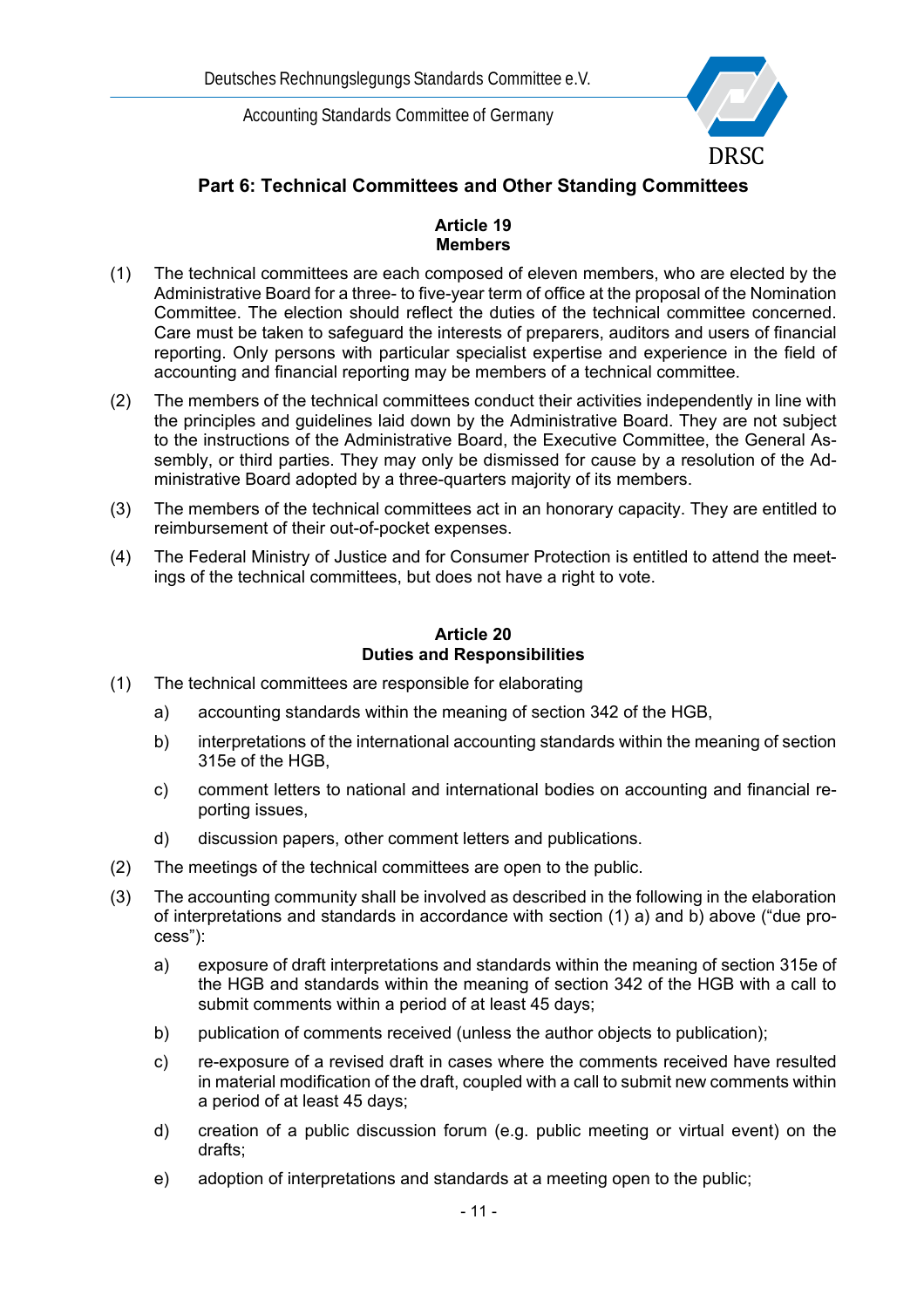

- f) publication of the adopted interpretations and standards (including dissenting opinions), together with the basis for conclusions.
- (4) The accounting community shall be invited to submit comments in accordance with section (1) c) above, and shall be included in cases covered by section (1) d) above if this is deemed appropriate by the technical committee.
- (5) Pronouncements issued by the technical committees in accordance with section (1) above shall require a prior resolution adopted by a two-thirds majority of the members of the technical committee concerned. For pronouncements of the joint technical committee in accordance with Article 22a, the two-thirds majority requirement in accordance with sentence 1 shall apply *mutatis mutandis*.
- (6) The technical committees shall notify each other regularly about their work and shall coordinate their activities.

#### **Article 21 Financial Reporting Technical Committee**

The Financial Reporting Technical Committee is specifically responsible for

- a) developing and issuing German Accounting Standards within the meaning of section 342 of the HGB in the field of financial reporting;
- b) developing and issuing interpretations of the international accounting standards within the meaning of section 315e(1) of the HGB;
- c) elaborating comment letters on exposure drafts issued by the IASB and other bodies of the IFRS Foundation;
- d) cooperating with, and developing responses to consultation documents issued by, the European Financial Reporting Advisory Group (EFRAG), the European financial regulators and supervisors, and the European Commission in the field of financial reporting;
- e) providing advice on planned legislation and on the implementation of European directives; and
- f) comment letters on European directives.

#### **Article 22 Sustainability Reporting Technical Committee**

The Sustainability Reporting Technical Committee is specifically responsible for

- a) developing and issuing German Accounting Standards within the meaning of section 342 of the HGB in the field of non-financial reporting;
- c) cooperating with, and developing responses to consultation documents issued by, the European Financial Reporting Advisory Group (EFRAG), the European financial regulators and supervisors, and the European Commission in the field of sustainability reporting;
- d) providing advice on planned legislation and on the implementation of European directives; and
- e) comment letters on European directives.,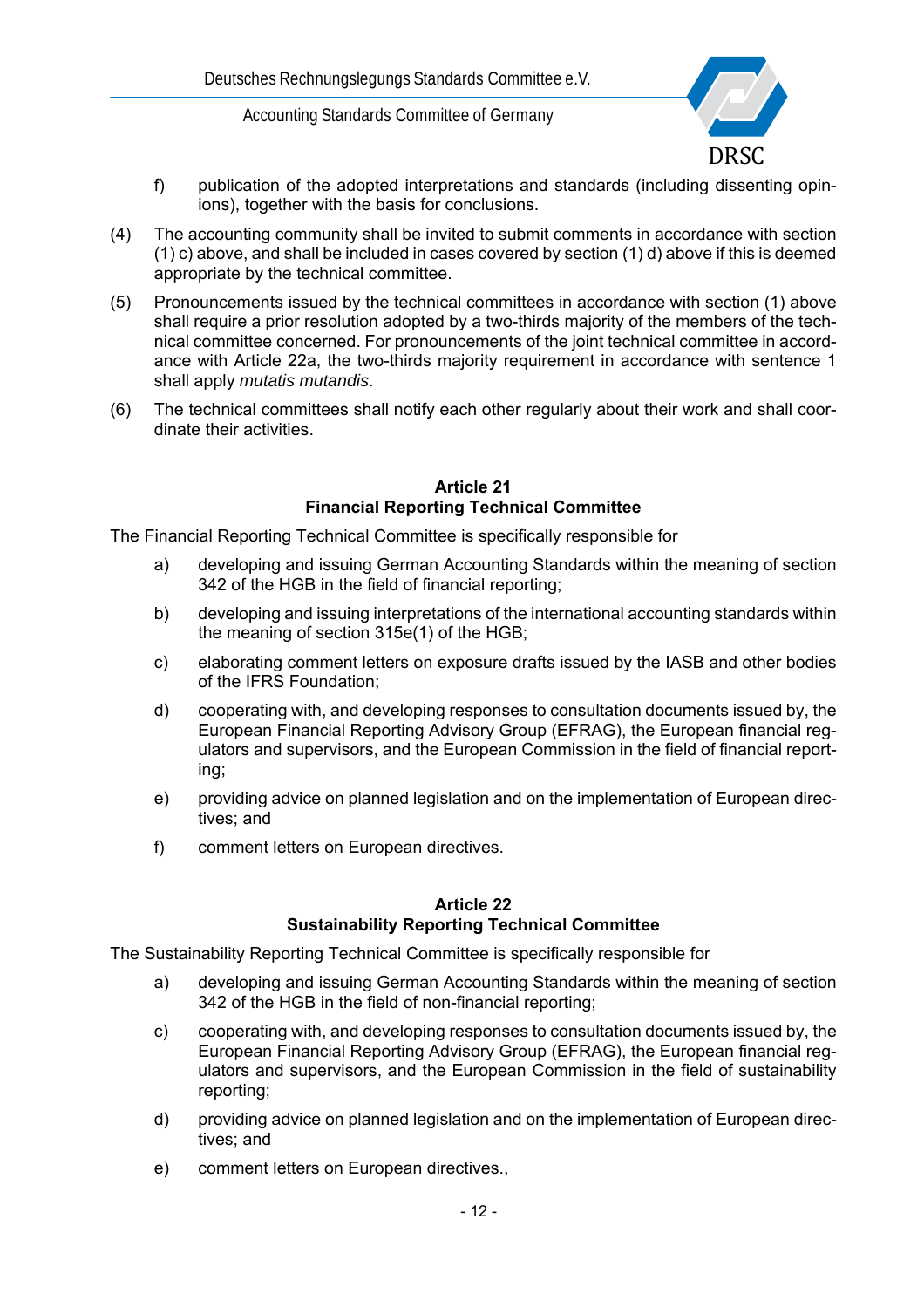

### **Article 22a Joint Technical Committee**

The Joint Technical Committee consists of the members of both technical committees. Taking into account the responsibilities of each technical committee as specified in Articles 21 and 22, the Joint Technical Committee is responsible for

- a) developing and issuing German Accounting Standards within the meaning of section 342 of the HGB;
- b) cooperating with, and developing responses to consultation documents issued by, international standard-setting bodies;
- c) cooperating with, and developing responses to consultation documents issued by, the European Financial Reporting Advisory Group (EFRAG), the European financial regulators and supervisors, and the European Commission;
- d) providing advice on planned legislation and on the implementation of European directives; and
- e) comment letters on European directives,

insofar as reporting issues apply equally to and are relevant for both technical committees. With reference to the promulgation of German Accounting Standards in accordance with Articles 21 and 22, the individual technical committees shall, at the proposal of the Executive Committee, submit these to the Joint Technical Committee for assessment to ensure that the reporting integrates financial reporting and sustainability reporting issues.

### **Article 23 Academic Advisory Board**

- (1) The Administrative Board may establish an Academic Advisory Board that advises the technical committees without itself being a technical committee. The Administrative Board appoints the members of the Academic Advisory Board, who are persons with outstanding specialist research expertise and experience in the field of accounting and financial reporting, in consultation with the Executive Committee.
- (2) The members are entitled to attend the meetings of the technical committees with speaking rights. They do not have a right to vote.
- (3) The members of the Academic Advisory Board act in an honorary capacity. They are entitled to reimbursement of their out-of-pocket expenses for attending the meetings of the Academic Advisory Board. The reimbursement of out-of-pocket expenses for attending meetings of the technical committees is at the discretion of the Executive Committee.